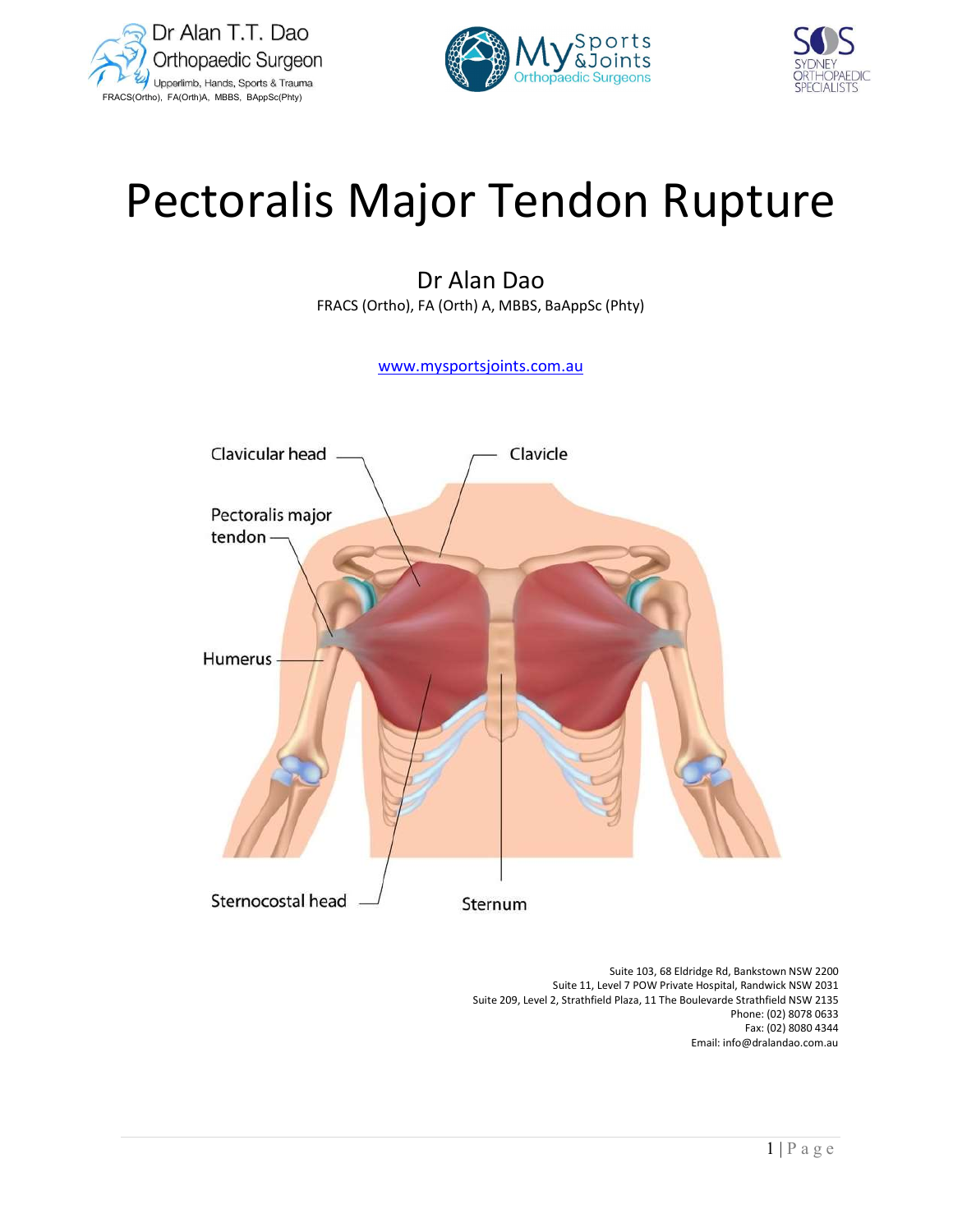





# Anatomy/Description

The pectoralis major is the muscle that expands symmetrically across the chest from the sternal midline to the humerus (the upper arm bone). It is connected to the humerus by the pectoralis major tendon. The pec muscle provides power, and together with the deltoid muscle they facilitate movement of the arm. The upper part of the pec muscle is known as the 'clavicular head' and the lower part the 'sternal head'.

A rupture of the pectoralis muscle refers to the tendon tearing completely off the bone. The injury displays itself by a noticeable change in the contour of the chest; the chest becomes enlarged and significant bruising appears across the upper arm.



## What Causes a Pec Major Rupture?

only from<br>
can cause<br>
e shoulder<br>
eople who<br>
reaken the<br>
of rupture,<br>
wn as the<br>  $2 | P a g e$ A rupture in the pectoralis major is generally the result of injury or trauma. More commonly from weight training, the bench press exercise in particular puts heavy stress on the muscle and can cause the muscle to tear away from the bone and 'bunch up'. A painful snap at the front of the shoulder and chest can be felt. It can also occur as a result of a high speed tackle or significant fall. People who take anabolic steroids are at a higher risk of experiencing this injury as the steroids can weaken the attachment of the muscle into the bone. This attachment point is the most common site of rupture, however a rupture can also occur through the muscle tendon interface, otherwise known as the musculotendinous junction.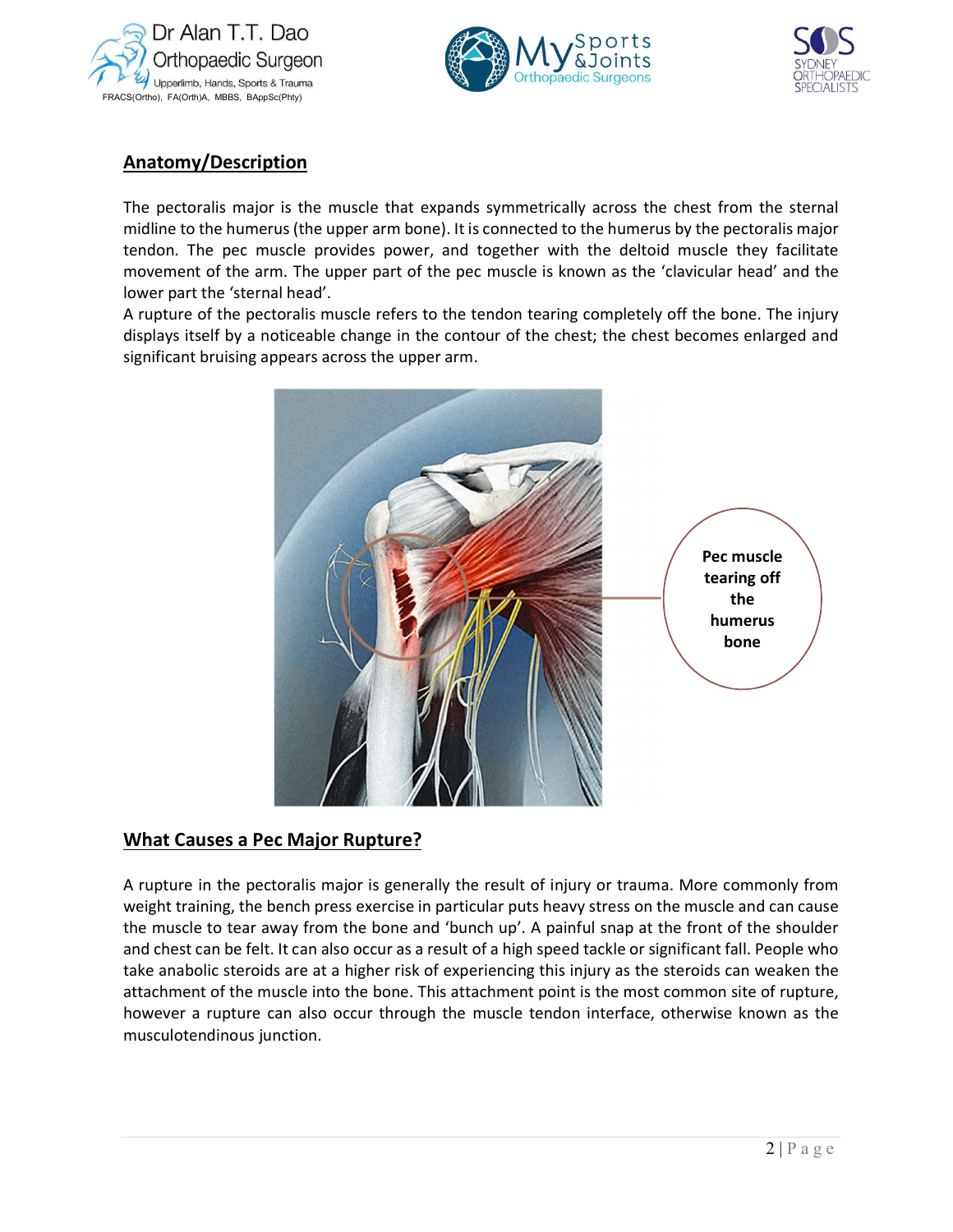





## Types of Ruptures

There are a few ways the Pec Major muscle can rupture;

- $\triangleright$  Tendon rupture off the humerus (most common)
- $\triangleright$  Tear where the muscle and tendon meet
- $\triangleright$  Tear within the muscle itself (usually irreparable)
- $\triangleright$  Tear off the sternum (very rare)

#### Symptoms

- $\triangleright$  Weakness and discomfort
- $\triangleright$  Pain
- $\triangleright$  Deformity in chest structure
- $\triangleright$  Bruising and swelling
- $\triangleright$  Immobility in severe tears.

## Treatment

It is generally recommended to surgically repair these ruptures as they tend to cause significant weakness in the long term if left unrepaired. Non-surgical management may be considered in the lower demand, elderly individuals with other health problems. If surgical intervention is considered, the surgery should be conducted within 3 weeks of the injury, otherwise the tendon will start to retract, scar down and degenerate as the body starts to break down the tendon. The risks of the surgery will then start to outweigh the potential benefits.

Dr Dao performs a pec major repair by making a small incision approximately 5-8cms long across the anterior axillary fold (just above the armpit towards the shoulder). Dr Dao then uses special instruments to retract the tissue and muscle away from the injured site. The tendon is then repaired by reattaching it to the humeral bone with anchors that contain special sutures and buttons. The wound will be closed with skin stitches and small adhesive dressings. An ice pack can be applied in recovery to help defuse swelling and ease pain. Your arm will be placed in a shoulder immobilizer sling.